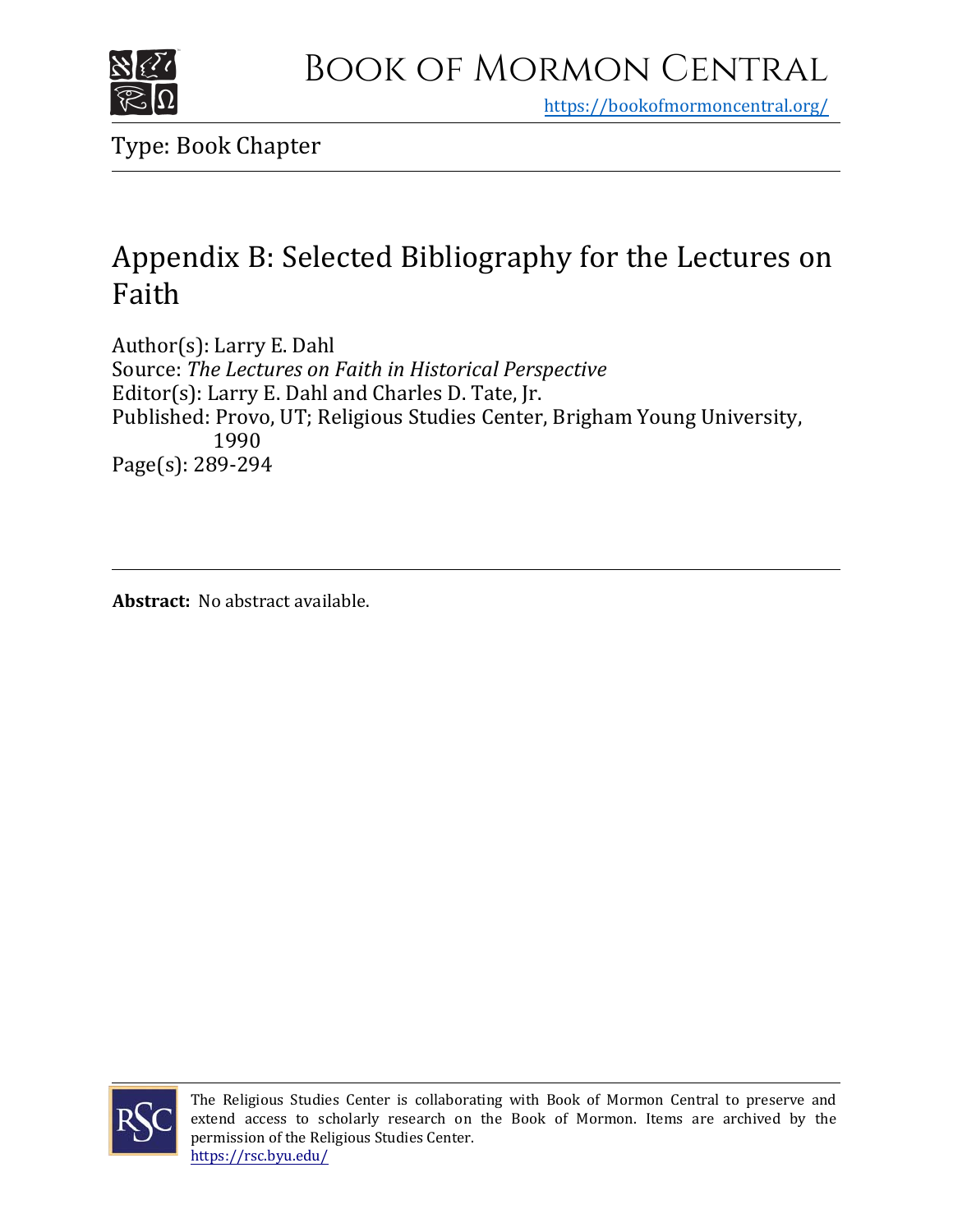# Appendix B

## Selected Bibliography for the Lectures on Faith

*Books, Theses, Dissertations, Journals, Pamphlets, andManuals*

- Alexander, Thomas G. *Mormonism in Transition.* Chicago: Univ of Illinois, 1986, pp 281-82.
- Allen, James B., and Glen M. Leonard. *The Story ofthe Latter-day Saints.* Salt Lake City: Deseret Book, 1976, pp 69, 96, 167, 481.
- Andrus, Hyrum L. *Principles ofPerfection.* Vol 2 of *Foundations of the Millennial Kingdom ofChrist.* 3 vols. Salt Lake City: Bookcraft, 1968-73, p 20.
- Backman, Milton V., Jr. *The Heavens Resound.* Salt Lake City: Deseret Book, 1983, pp 217, 232, 268-70.
- Barrett, Ivan J. *Joseph Smith and the Restoration.* Provo, UT: Brigham Young Univ, 1973, pp 218-21.
- Bowen, Walter D. "The Versatile W. W. Phelps." Master's thesis. Provo, UT: Brigham Young Univ, 1958, pp 62-66.
- Cook, Lyndon W. *The Revelations of the Prophet Joseph Smith.* Provo, UT: Seventy's Mission Bookstore, 1981, pp 182-200.
- Cowan, Richard O. *Doctrine and Covenants: Our Modern Scripture.* Provo, UT: Brigham Young Univ, 1978, pp 5, 140-41.

Selected bibliography compiled by Larry E. Dahl.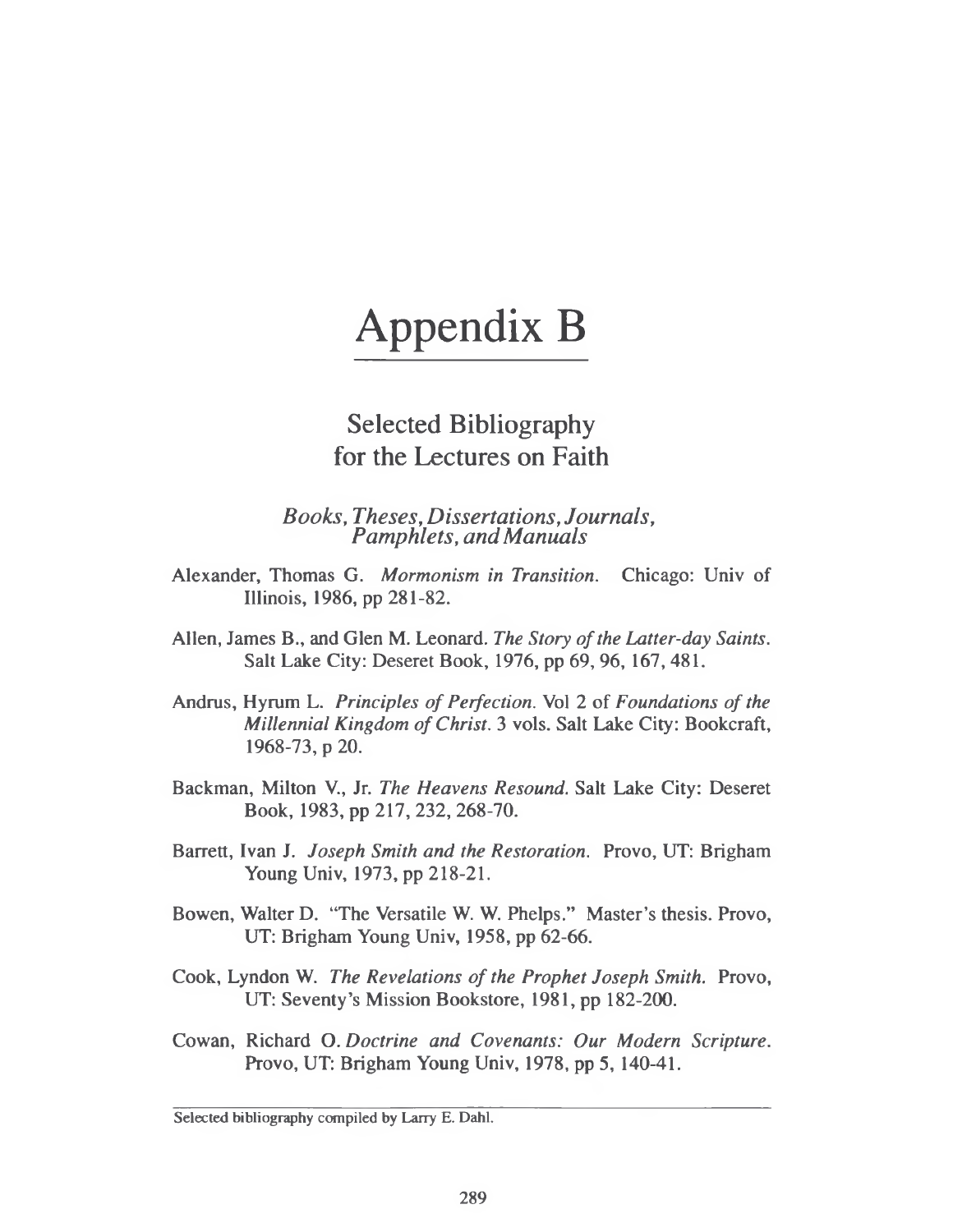- Doxey, Roy W. *The Latter-day Prophets and the Doctrine and Covenants.* 4 vols. Salt Lake City: Deseret Book, 1963-65, 3:220-21.
- Evans, John Henry. *Joseph Smith: An American Prophet.* New York: Macmillan, 1933, pp 95-96.
- Fitzgerald, John W. "A Study of the Doctrine and Covenants." Master's thesis. Provo, UT: Brigham Young Univ, 1940, pp 68, 343-46.
- Flake, Chad. *A Mormon Bibliography, 1830-1930.* Salt Lake City: Univ of Utah, 1978, pp 574-75.
- *History ofthe Church.* 7 vols. Salt Lake City: Deseret Book, 1978, 1:349- 50,400-01 (footnote), 417-18; 2:xxiv, 142, 165-66, 169-70, 175- 76, 180, 200, 218, 227, 243-46, 250-51.
- *History ofthe Reorganized Church ofJesus Christ of Latter Day Saints.* <sup>8</sup> vols. Independence, MO: Herald House, 1967-76, 1:282-83, 530, 553, 588, 596, 597; 5:342.
- Howard, Richard P. *Restoration Scriptures.* Independence, MO: Herald House, 1969, p 236.
- *Journal History ofthe Church.* Salt Lake City: Historical Department, The Church of Jesus Christ of Latter-day Saints, 1906-. See 16 Sep 1835.
- *Journal ofDiscourses.* 26 vols. 1854-86, 12:157-60.
- *Journal of History.* <sup>18</sup> vols. Lamoni, IA/Independence, MO: Board of Publication of the Reorganized Church of Jesus Christ of Latter Day Saints, 1908-25, 15:262-69.
- Lambert, Asael Carlyle. *The Published Editions ofthe Book ofDoctrine and Covenants ofThe Church ofJesus Christ ofLatter-day Saints in All Languages 1833 to 1950.* N.p.: A. C. Lambert, 1950.
- Ludlow, Daniel. *A Companion to Your Study of the Doctrine and Covenants.* 2 vols. Salt Lake City: Deseret Book, 1978, 1:36.
- Lyon, T. Edgar. *Introduction to the Doctrine and Covenants and the Pearl of Great Price.* Salt Lake City: LDS Department of Education, 1948, pp 33-35.
- McConkie, Bruce R. *A New Witnessfor the Articles ofFaith.* Salt Lake City: Deseret Book, 1985, pp 71-77.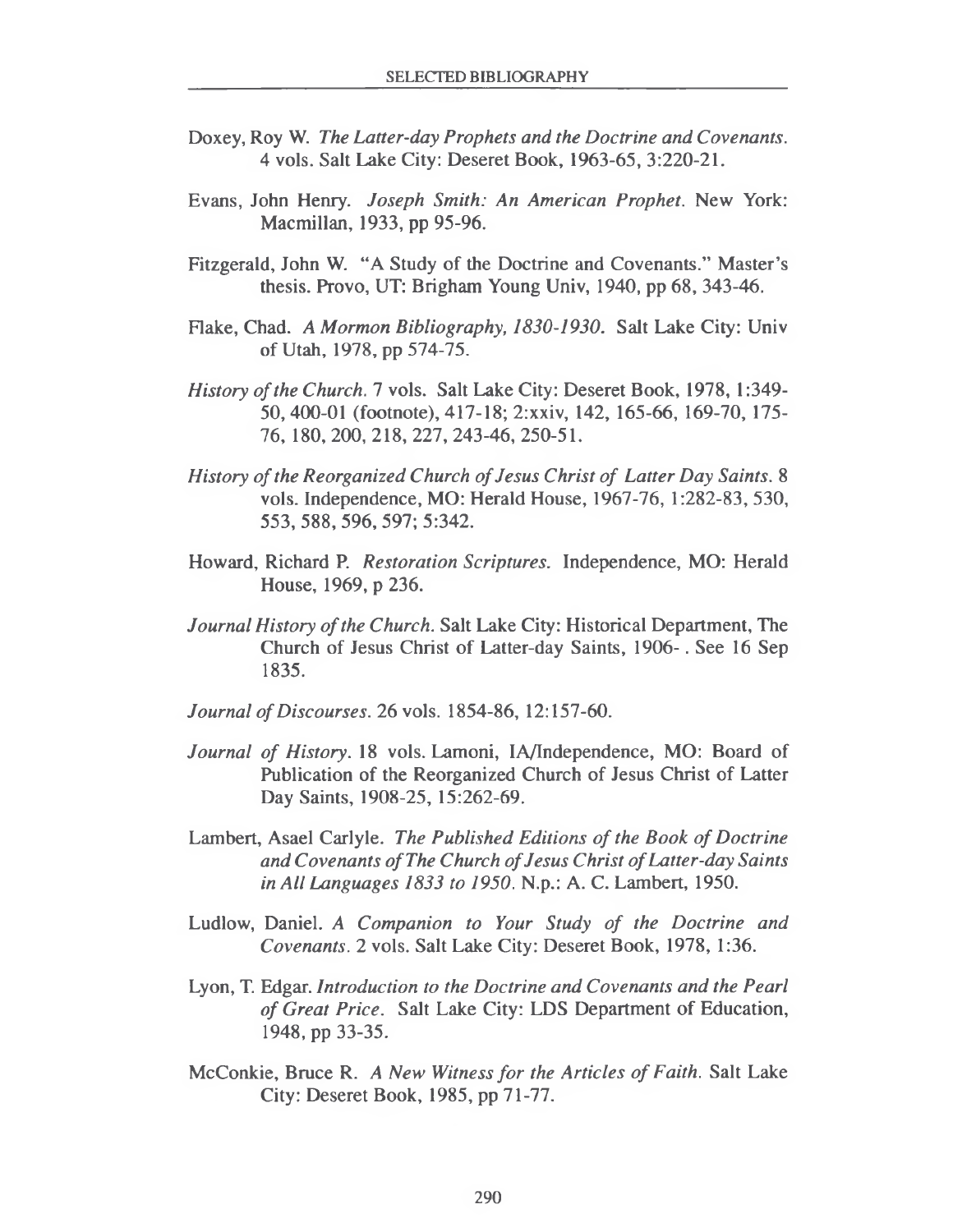*--------- . Mormon Doctrine.* 2nd ed. Salt Lake City: Bookcraft, 1966, p 439.

- MacGregor, Daniel. *Changing ofthe Revelations.* Milwaukee, WI: Harold B. Miner, n.d., pp 15-16.
- Partridge, Elinore H. "Characteristics of Joseph Smith's Style and Notes on the Authorship of the Lectures on Faith." Task Papers in LDS History Series. Salt Lake City: The Church of Jesus Christ of Latter-day Saints, 1976 (Dec), no. 14, p 28.
- Peterson, Orlen Curtis. "A History of the Schools and Educational Programs of The Church of Jesus Christ of Latter-day Saints in Ohio and Missouri, 1831-1839." Master's thesis. Provo, UT: Brigham Young Univ, 1972, pp 34-42.
- Phipps, Alan J. "The Lectures on Faith: An Authorship Study." Master's thesis. Provo, UT: Brigham Young Univ, 1977.
- Powell, William M. "Preliminary Study of the Lectures on Faith." Unpublished paper. [Compares the broadside of Lecture <sup>1</sup> with the first publication in 1835.] Transcript in the BYU library.
- Ropp, Harry L. *The Mormon Papers.* Downers Grove, IL: InterVarsity Press, 1977, pp 67-68.
- *SaltLake School ofthe Prophets Minute Book, 1883.* Ed. Merle H. Graffam. Palm Desert, CA: ULC, 1981, p 44, under the date 11 Oct. [In typescript copy, same publisher, same date, p 66.]
- Smith, Hyrum M., and Janne M. Sjodahl. *Doctrine and Covenants Commentary.* Salt Lake City: Deseret Book, 1954, pp xvii, 567-68.
- Smith, Joseph Fielding. *Church History and Modern Revelation.* 2nd series. Salt Lake City: Council of the Twelve Apostles, 1947, p 137.
- *----------. Doctrines of Salvation.* <sup>3</sup> vols. Salt Lake City: Bookcraft, 1956, 2:304; 3:194-95.
- *----------. Essentials in Church History.* Salt Lake City: Deseret News, 1922, p 186.
- *----------. Seek Ye Earnestly.* Salt Lake City: Deseret Book, 1970, p 194.
- Sperry, Sidney B. *Doctrine and Covenants Compendium.* Salt Lake City: Bookcraft, 1960, p 555.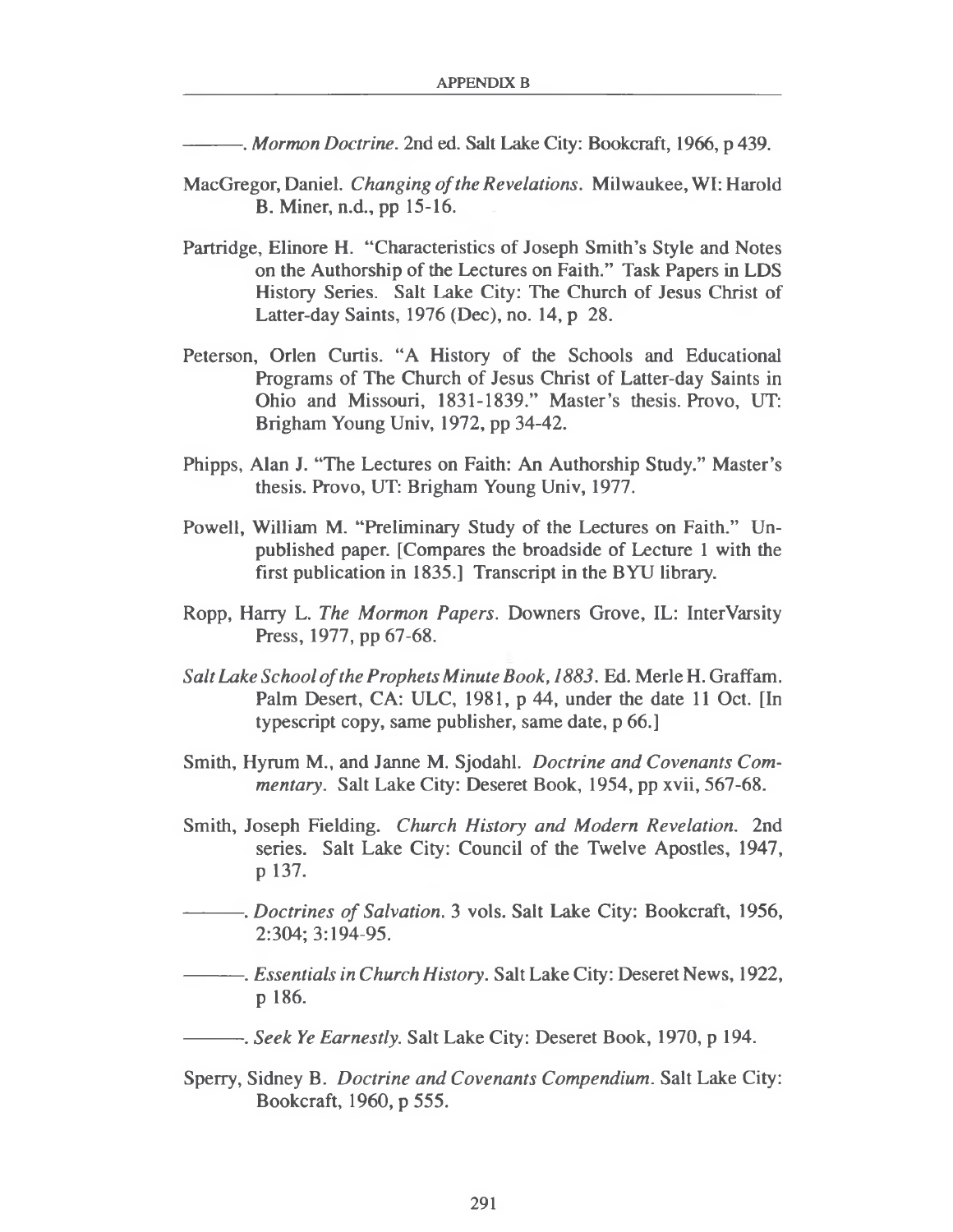- Widtsoe, John A. *The Message ofthe Doctrine and Covenants.* Salt Lake City: Bookcraft, 1969, p 2.
- Wood, Wilford C. *Joseph Smith Begins His Work. 2* vols. [Vol 2 is a photographic reprint of the original Book of Commandments, Doctrine and Covenants, Lectures on Faith, and the fourteen Articles of Faith, all published in 1833] Salt Lake City: Wilford C. Wood, 1962.
- Woodford, Robert J. "The Historical Development of the Doctrine and Covenants." PhD dissertation. 3 vols. Provo, UT: Brigham Young Univ, 1974, 1:86-87.

#### *Articles andBookChapters*

- Alexander, Thomas G. "The Reconstruction of Mormon Doctrine: From Joseph Smith to Progressive Theology." *Sunstone* (Jul-Aug 1980) 5:24-33.
- Cowan, Richard O. "The Living Canon." *Hearken, O Ye People.* Sandy, UT: Randall, 1984, pp 17-30.
- Crawley, Peter. "A Bibliography of The Church of Jesus Christ of Latterday Saints in New York, Ohio, and Missouri." *BYU Studies* (Sum 1972) 12:499.
- Gentry, Leland H. "What of the Lectures on Faith?" *BYU Studies* (Fall 1978) 19:5-19.
- Jessee, Dean. "The Writing of Joseph Smith's History." *BYU Studies* (Sum 1971) 11:443-44.
- Larsen, Wayne A., and Alvin C. Rencher. "Who Wrote the Book of Mormon?" *Book ofMormon Authorship.* Ed. Noel B. Reynolds and Charles D. Tate, Jr. Salt Lake City: Bookcraft, 1982, pp 183-84.
- Lyon, T. Edgar. "Doctrinal Development of the Church During the Nauvoo Sojourn, 1839-1846." *BYU Studies* (Sum 1975) 15:437-38.
- McConkie, Bruce R. "The Lord God of Joseph Smith." *Speeches of the Year, 1971-1972.* Provo, UT: Brigham Young Univ, 1972.
- --------- . "Lord, Increase Our Faith." *Speeches of the Year, 1967-1968.* Provo, UT: Brigham Young Univ, 1968.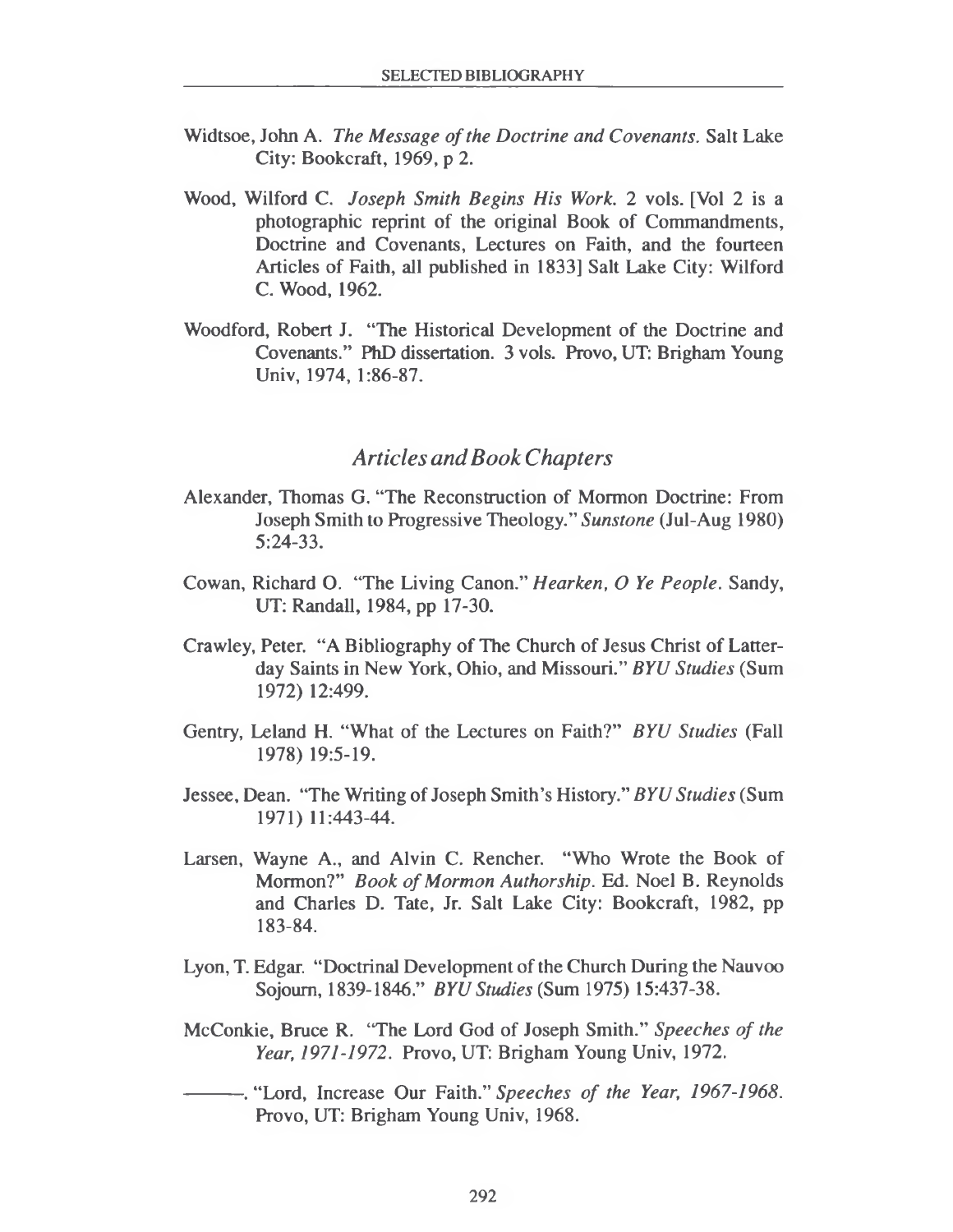- Matthews, Robert J. "The Olive Leaf." *The Doctrine and Covenants.* Vol <sup>1</sup> of *Studies in Scripture.* 7 vols. Ed. Robert L. Millet and Kent P. Jackson. Sandy, UT: Randall, 1984, pp 354-55.
- Penrose, Charles W. *Conference Report* (3 Apr 1921) pp 9-17.
- Richards, Charles C. "The Priesthood as Teachers." *Improvement Era* (Nov 1910) 14:18.
- Van Wagoner, Richard S., Steven C. Walker, and Allen D. Roberts. "The 'Lectures on Faith': A Case Study in Decanonization." *Dialogue* (Fall 1987) 20:71-77.
- Widtsoe, John A. "Contents and Testimony of the Book." *Modern Revelation: The History and Message of the Doctrine and Covenants.* Young Men's Mutual Improvement Associations Manual #10, 1906-07. Salt Lake City: General Board of YMMIA,1906, pp 31-38.
- Woodford, Robert J. "The Doctrine and Covenants: A Historical Overview." *The Doctrine andCovenants.* Vol <sup>1</sup> of*Studiesin Scripture.* 7 vols. Ed. Robert L. Millet and Kent P. Jackson. Sandy, UT: Randall, 1984, pp 8, 18.

### *Periodicals andNewspapers*

- *Evening and Morning Star.* [Church newspaper published in Independence, MO, and Kirtland, OH, June 1832 through September 1834. Ed. Oliver Cowdery.] Republished by Eugene Wagner, Basel, Switzerland. Printed in Muhringen,West Germany by F. Wochner K. G., 1969. See (Sep 1834) pp 186-87.
- *Latter day Saints' Messenger andAdvocate.* [Church newspaper published in Kirtland, OH, Oct 1834 through Sep 1837. Ed. Oliver Cowdery and John Whitmer] 3 vols. Photographic reproduction. Salt Lake City: Modem Microfilm, 1965. See (May 1835) 1:122-26; (Aug 1835) 1:161-64, 170, 176; (Mar 1836) 1:237.
- *Latter-day Saints' Millennial Star, The.* [Church periodical published in England, May 1840 through Dec 1970 by Parley P. Pratt, Thomas Ward, Rulon S. Wells, and successive eds.] 132 vols. See (Sep 1840) 1:129-33; (Oct 1840) 1:137-50; (Nov 1840) 1:169-74; (Feb 1841) 1:241-45; (Dec 1842) 3:135-38; (Jan 1843) 3:150-52; (Feb 1843) 3:165-69; (Aug 1897) 58:522.